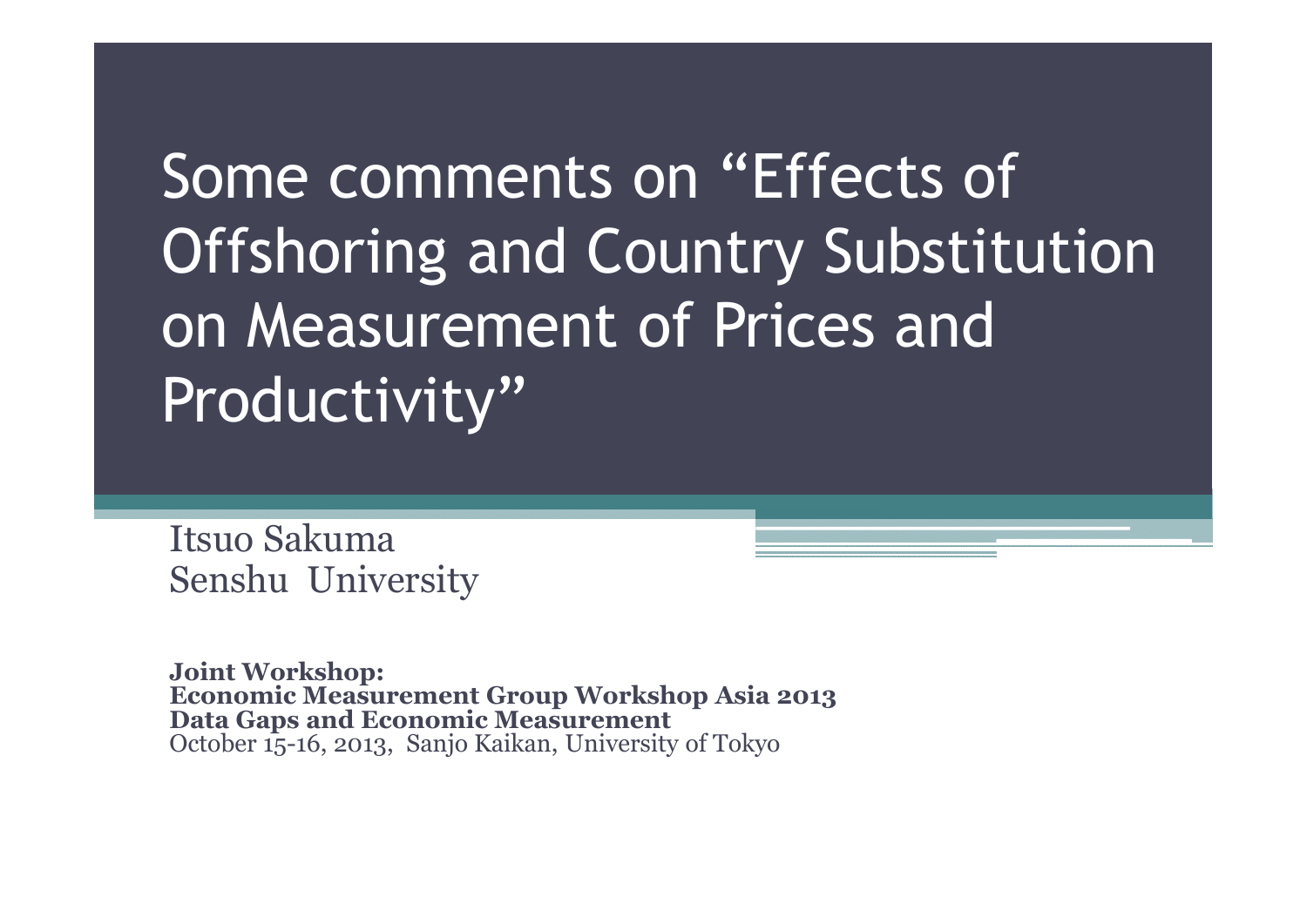Deflators for "Industry "(in the sense of SNA 1968, that is, largely, the market producers in the sense of SNA 2008)



Source: Annual Report on National Accounts and Rengo Wage Report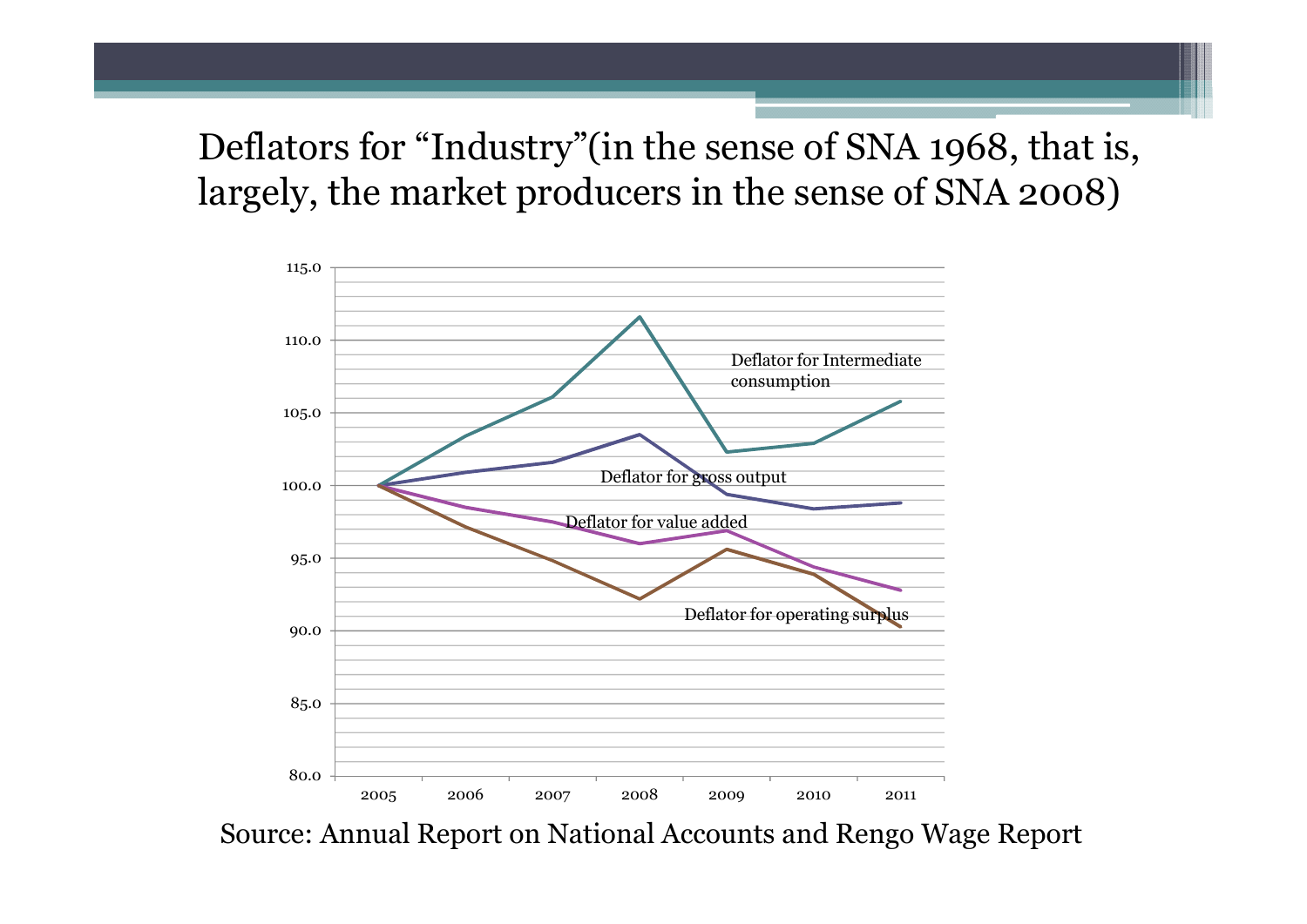- From the figure above, we learn the following facts:
- Output deflator is relatively stable in this period;
- However, deflator for intermediate input has undergone a large fluctuation (perhaps due to fluctuations in energy prices, material prices as well as exchange rates);
- The value added deflator and the deflator for operating surplus have decreased by 10 points in just 6 years(2005 to 2011).
- Note that operating surplus deflator is the price index that is used to calculate the real interest rate for a particular group of producers as borrowers.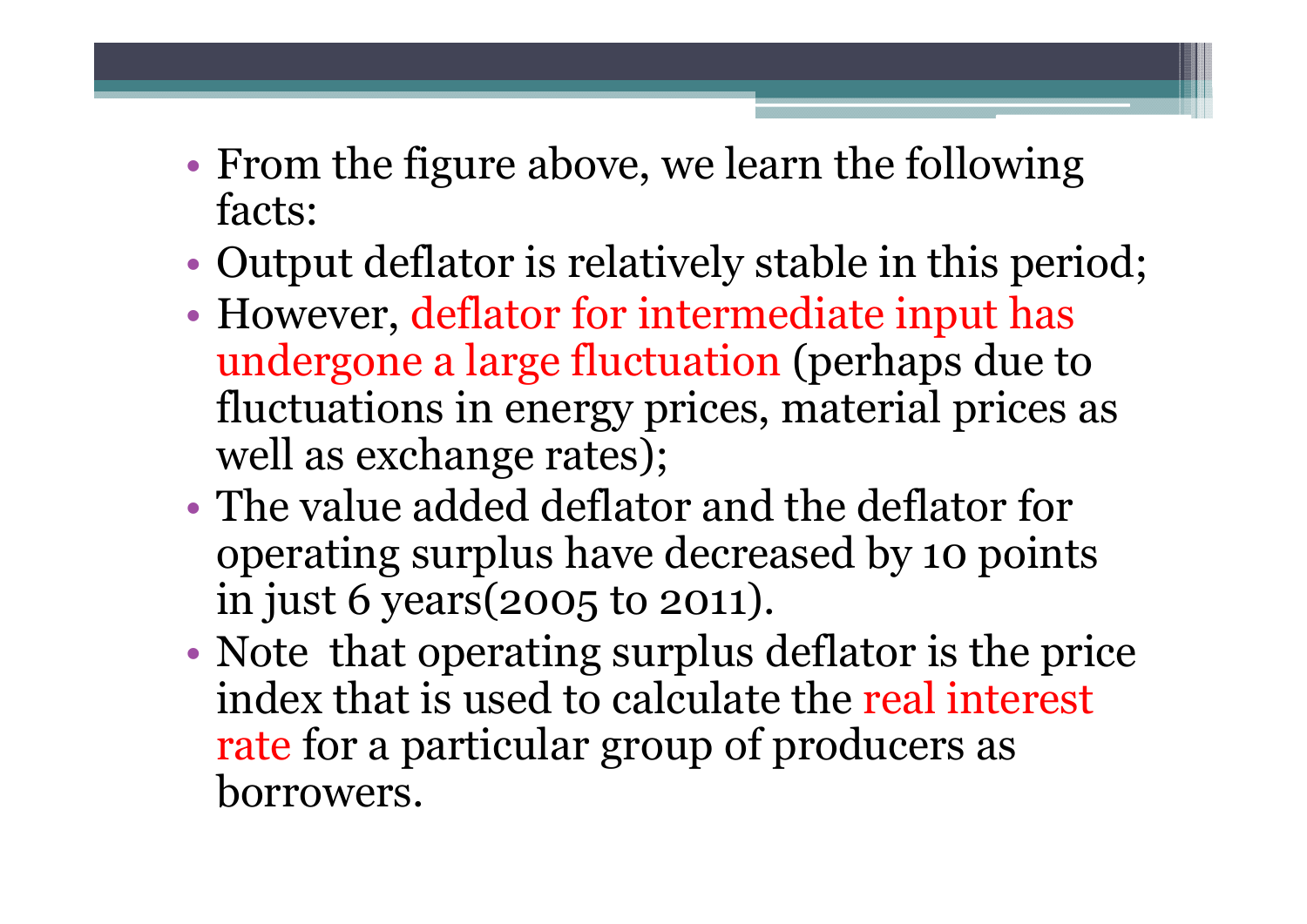#### The importance of indices of intermediate input prices

- In order to understand the price situation encountered by a particular group of producers, it may be important to monitor the movement of intermediate input prices as well as output prices.
- Note that intermediate inputs include imports.
- So, if it is necessary to rely on import price indices to construct a price index of intermediate inputs, you may encounter the problems the authors have addressed in this paper.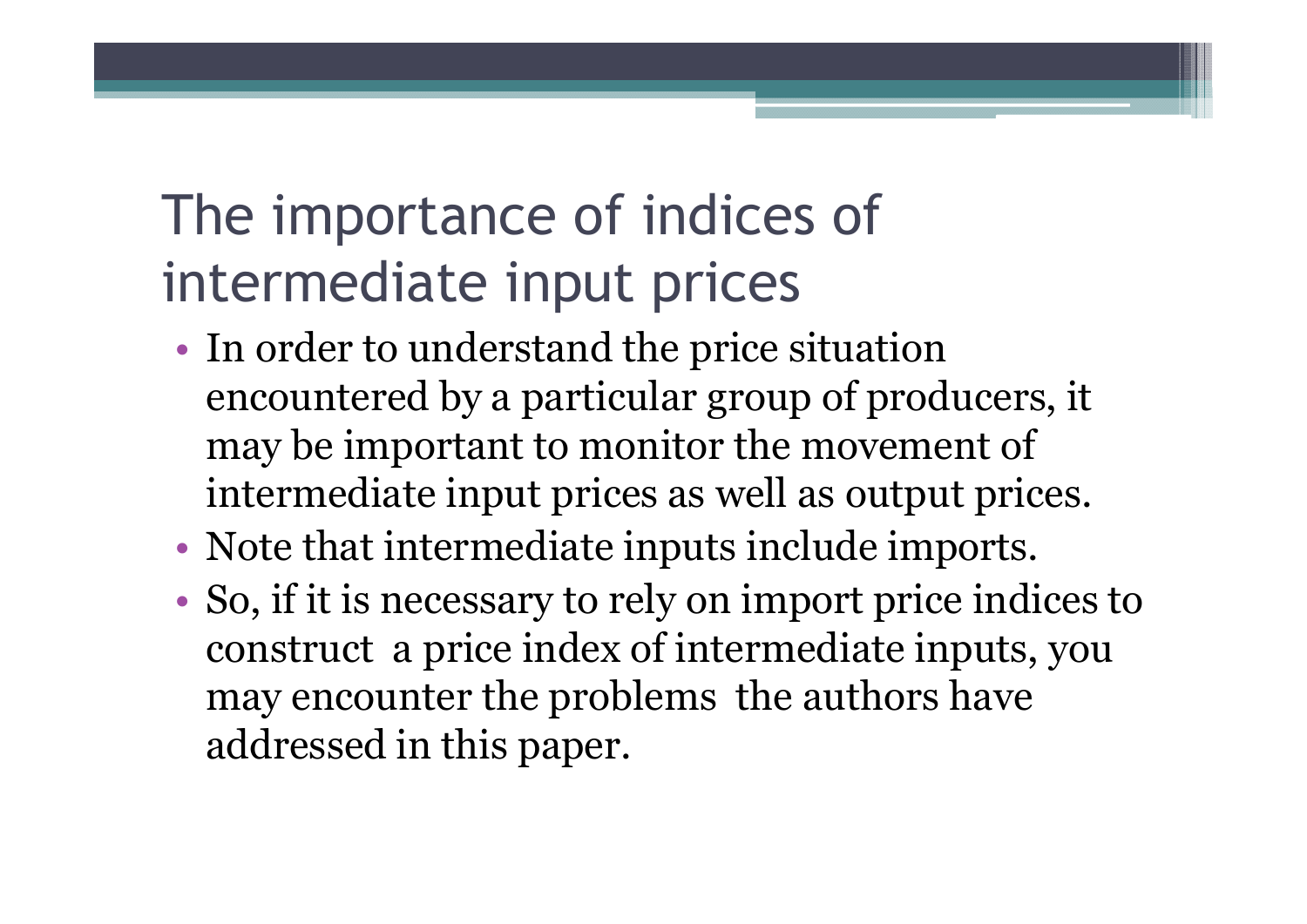#### "Offshoring" as a challenge

- One of the two focuses of the paper, "offshoring" may be considered to be a problem of coordination between IOPI (input output price index) and MPI, though another focus, country substitution, looks like just a quality adjustment problem within MPI .
- Offshoring appears as a problem of "new products" in the context of the compilation of MPI but in the context of intermediate input price indices, it is just a change of source (from domestic products to imports).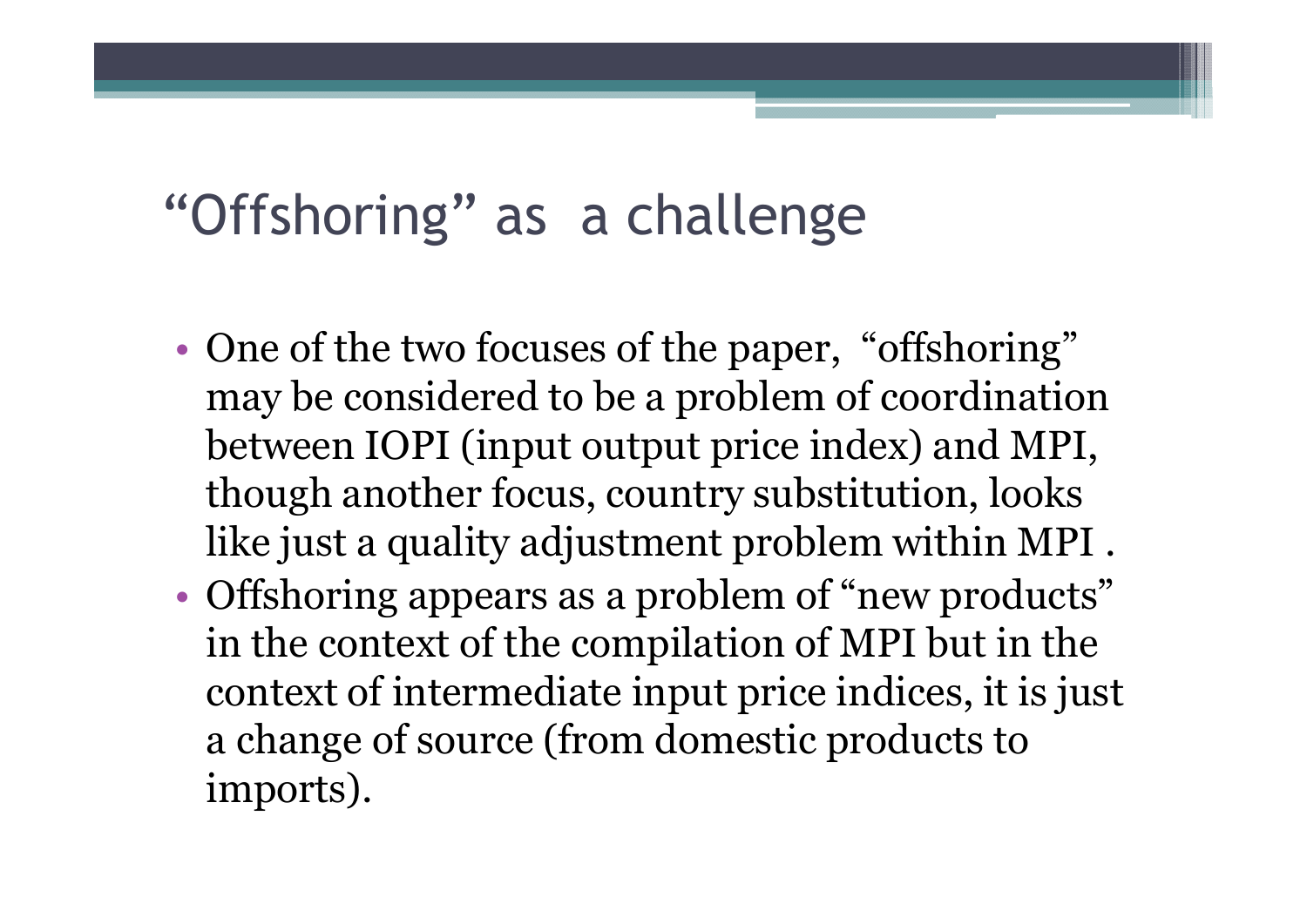#### "Offshoring" as a challenge(cont'd)

- The authors showed that by using unit value indices you can bound the country substitution and offshoring bias. The main reference should be Diewert and Nakamura (2010) .
- The solution shown in the paper looks like that within the framework of MPI. For example, they write, "Price changes associated with shifts in sourcing from local to offshore production must be treated like changes in the price of an imported item in the extended import price index."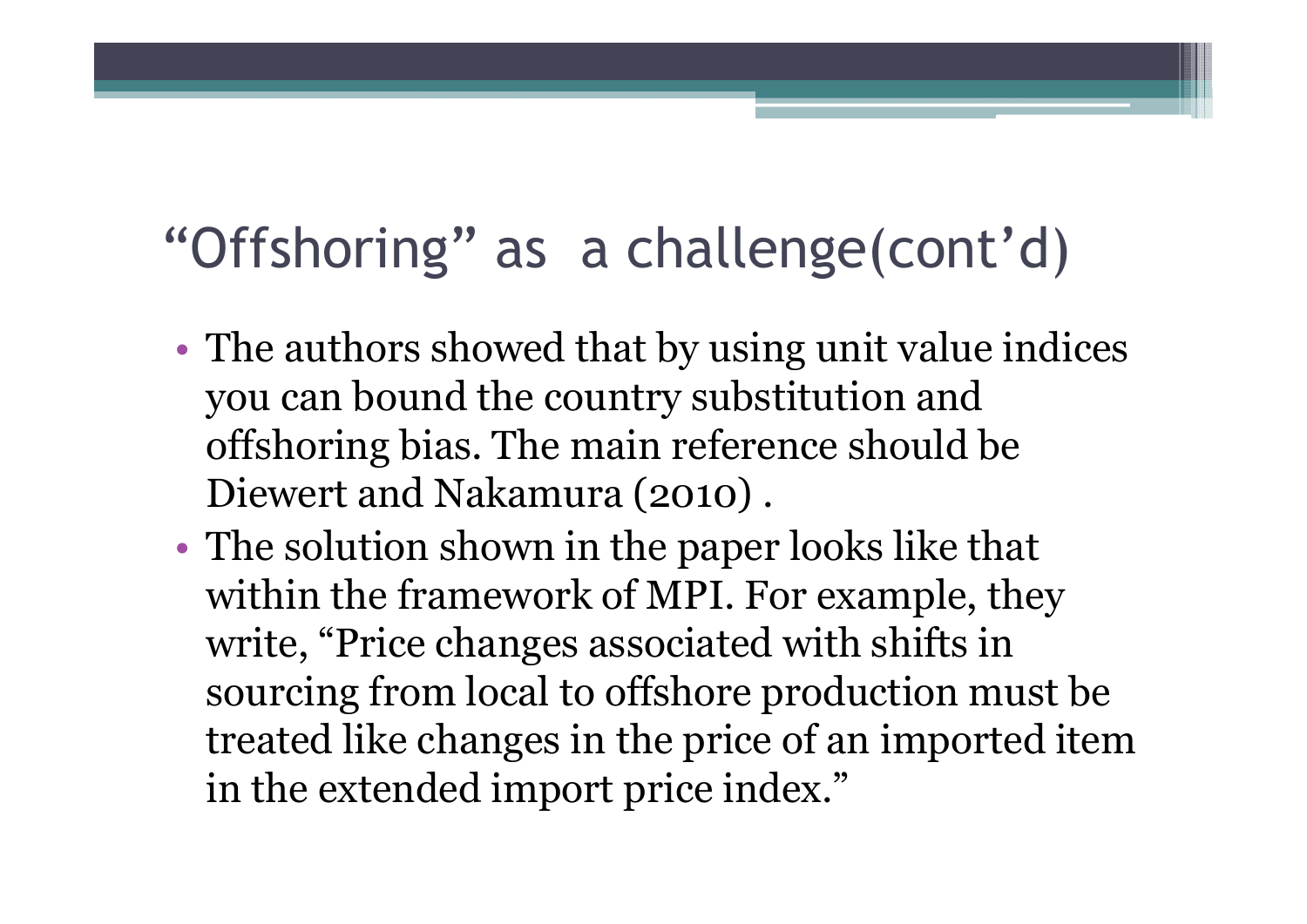# Developing IOPI type of price index

• However, taking it into account that the problem encountered should be understood to be that of coordination within the SNA's system of price and quantity measures, developing IOPI type of price index (with some conciliation data) seems to be more favourable.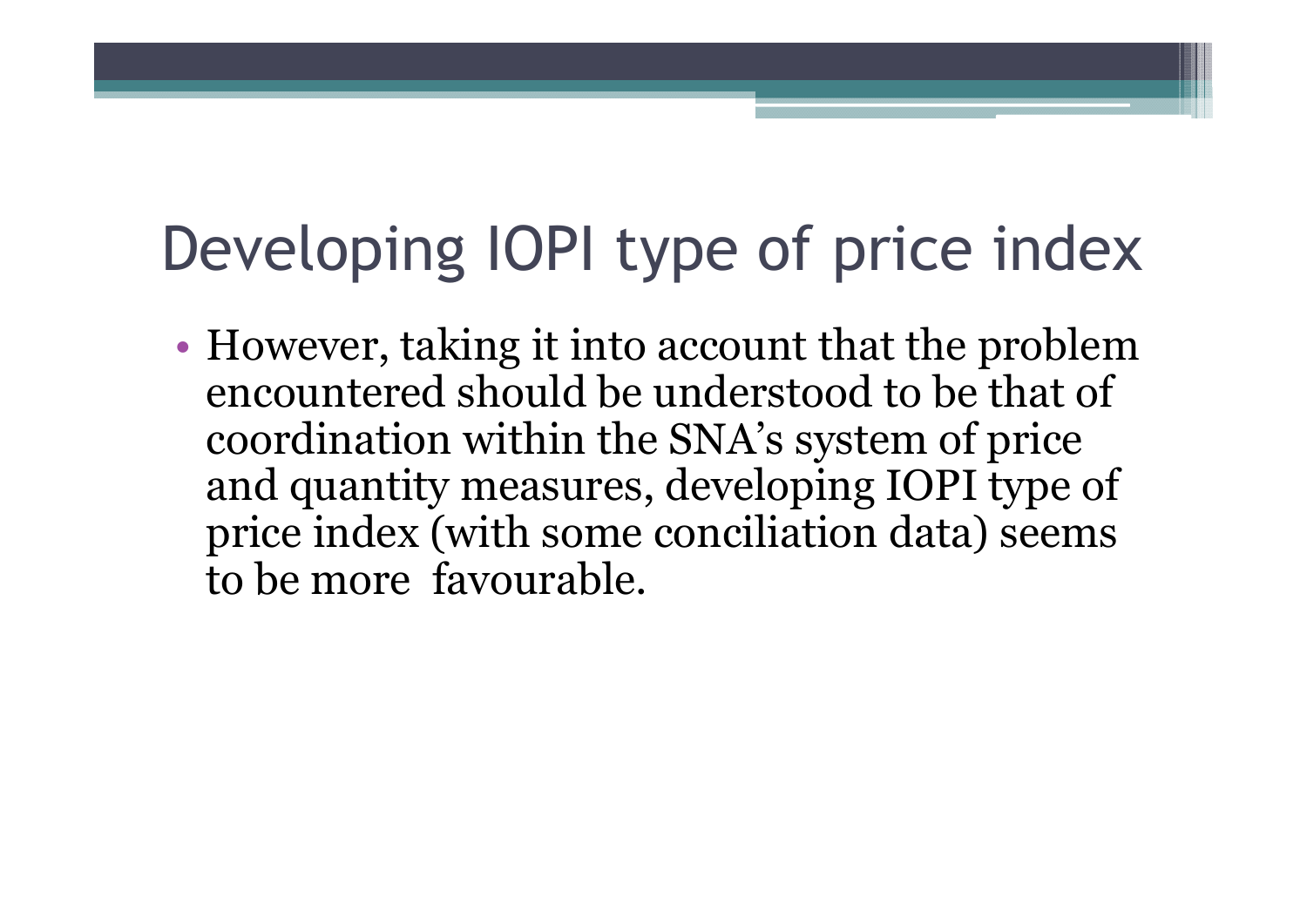## **Questions**

• 1) Factor price equalisation works or not? Some researchers in economics in Japan think that this type of pressure from low wage countries has pushed down nominal (as well as real) wages in Japanese manufacturing industry, thus resulting in deflation.